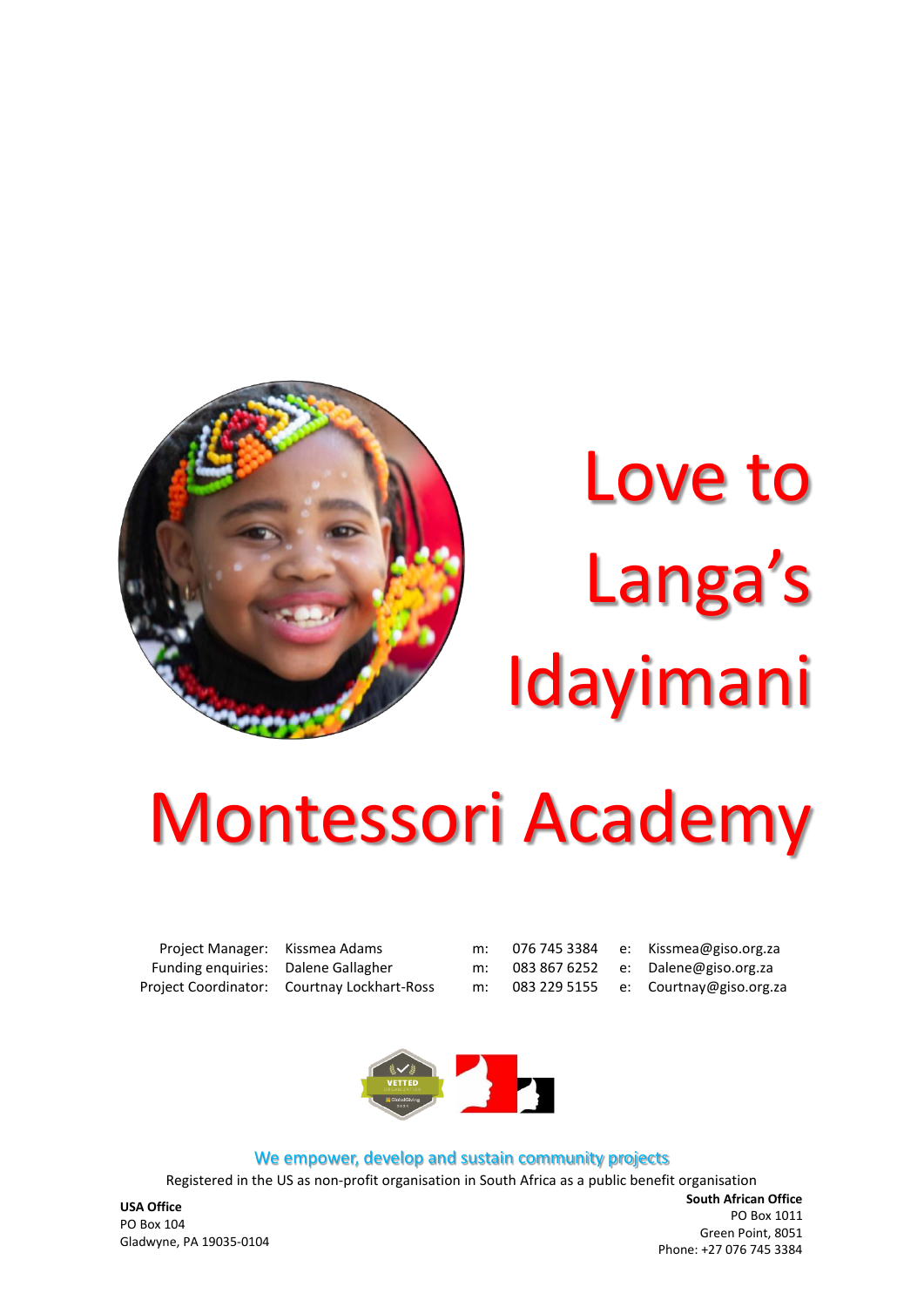## 1. Langa: Cape Town's oldest apartheid township

Langa, which means "sun" in isiXhosa, was established in 1927 and is the oldest township in the greater Cape Town Area. The 1902 Location act was expanded to formalise administration and the 1923 Urban Areas Act enforced the "compulsory residence of Africans in locations,"<sup>1</sup>. Langa became the site of many anti-Apartheid activities in the fight for democracy.

Despite the advent of democracy in 1994, Langa remains a community characterised by poverty, with both generally low education levels and a high school dropout rate; these contribute to the equally high unemployment especially among the youth and women. This is complicated by the challenges associated with accessing skills training.

Other social challenges include child pregnancy, HIV/AIDS and gender-based violence. These have, of course, been exacerbated by the COVID-19 pandemic: in a community where, already, too many children were not in school because they either have no access to education or they drop out in the hope that they can generate an income to support their families.

## 1.1. Early Childhood Development Challenges in Langa

More than 52,000 people live in Langa which is served by some 22 early childhood development (ECD) centres, six of which are not registered.

## 1.2. Early Childhood Development Programmes: their value

The value – in social and economic terms – of early childhood development interventions are well established. The World Bank notes that children born into poverty, the "equity enhancing impact of early childhood interventions hold the promise of overcoming social disadvantages and breaking the intergenerational transmission of poverty."<sup>2</sup>

## 1.3. Rising to the Challenge

- Love to Langa is rising to the challenges confronting Langa's children by building a Montessori pre-school in Langa that incorporates a Montessori Training Programme.
- $\triangleright$  The pre-school and aftercare will ultimately cater for 200 children with six Montessori directresses, four assistants, a principal and a school manager.
- The Montessori Training Programme for community women will emphasise entrepreneurship and small business, empowering early childhood teachers to open and operate their own sustainable centres.

<sup>&</sup>lt;sup>1</sup> South African History Online: available from<https://www.sahistory.org.za/place/langa-township-cape-town> <sup>2</sup> Independent Evaluation Group, World Bank: available from [https://ieg.worldbankgroup.org/evaluations/wb](https://ieg.worldbankgroup.org/evaluations/wb-support-early-childhood-development)[support-early-childhood-development](https://ieg.worldbankgroup.org/evaluations/wb-support-early-childhood-development)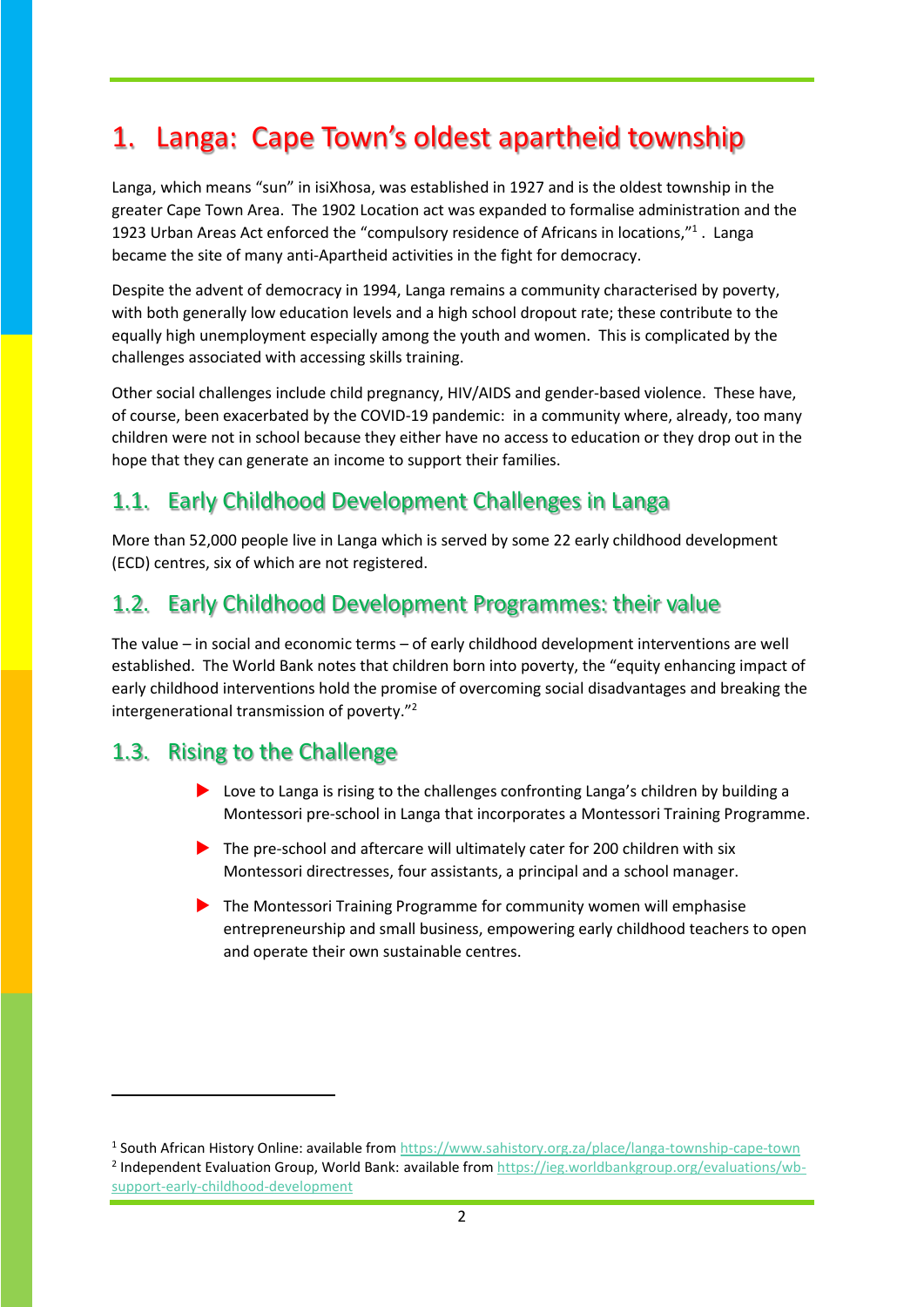While Apartheid no longer forms part of South Africa's statutes, its lasting impact, limiting opportunities along racial and socio-economic lines, are still apparent in many of the country's poorer communities.

The Montessori Academy will help change this for the children, parents and teachers of the Langa community.

The need has been voiced time and time again, and with our official partner, Global Impact Social Advisory & Outreach, who have an excellent track record of other sustainable builds, we are raising funds to make this dream a reality.

The Love to Langa model values the whole child in and outside the classroom with education offered by teachers who are competent, caring and qualified and who, themselves are valued and nurtured. Inherent in this model is ensuring that our teachers will not be overworked, losing their sense of self, and who are inspired to further their own educational journeys.

To achieve this, educators must be able to rely on a well-functioning ecosystem that exposes them to new and innovative educational philosophies. This includes access to research-led institutions that generate new ideas; these are integral to quality, training and support and underpin longevity and sustainability.

#### 1.3.1. Supporting the Broader ECD Community

Through the Love to Langa educational model, a first of its kind in this community, the board hopes to change the understanding and practice of education and enable the Langa community to experience this through their children's experience.

To achieve this Love to Langa will also develop partnerships with educators, government and local educational forums. Consequently, the centre will be a hub for Langa's multitude of non-registered places of care (creches) offering guidelines to help their educators to follow more appropriate educational programmes.

## 2. More than a school –a Montessori Academy

## 2.1. Objectives and benefits for the Langa Community

Love to Langa has the following three objectives that it wishes to achieve through the Montessori Academy: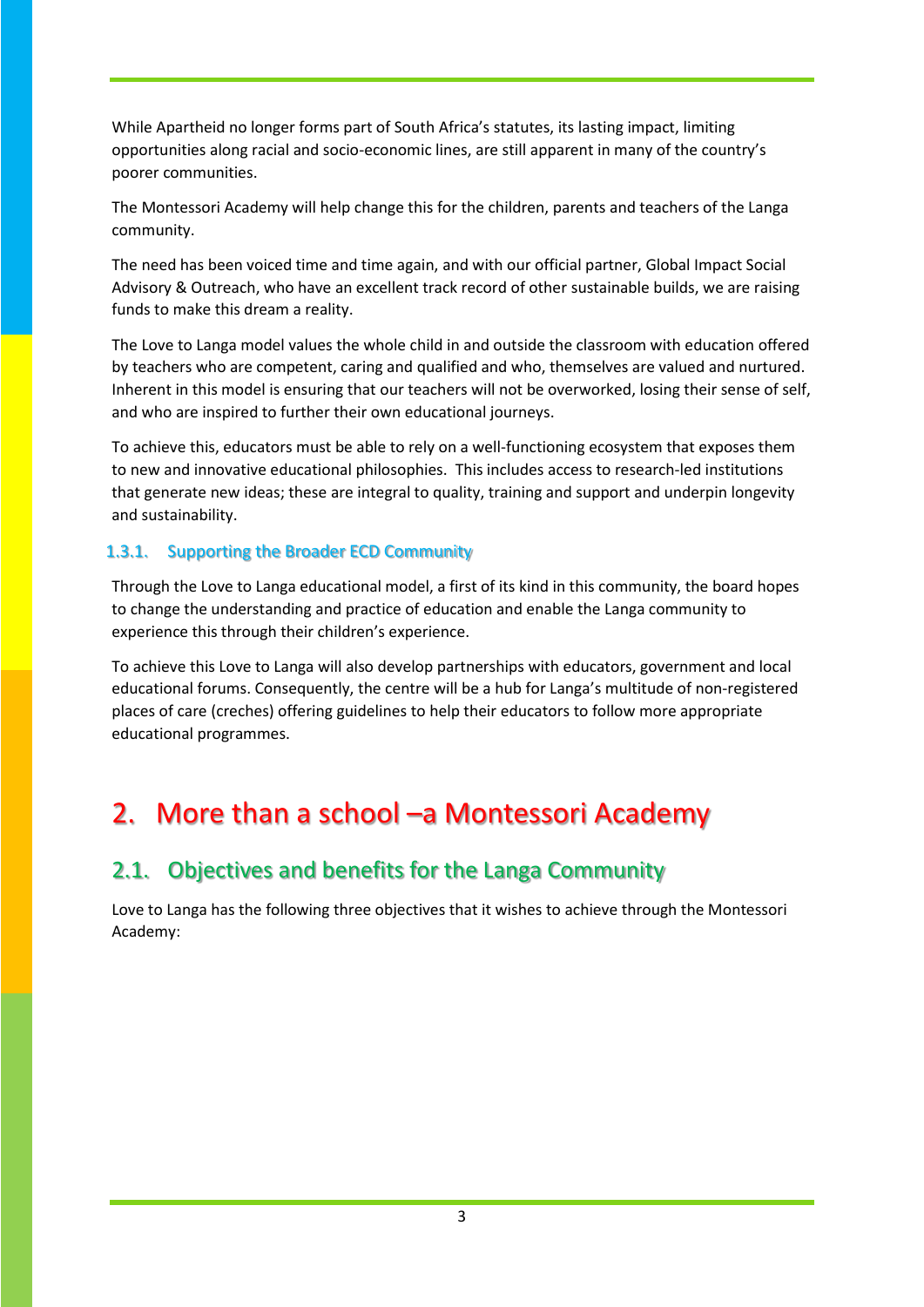#### Objective 1:



In addition to the obvious benefit of an ECD and aftercare centre that runs a programme approved by the South African Montessori Association, the Montessori Academy will be a safe haven for children who will receive nutritious meals daily. It will also provide an after-care service for working parents unable to collect their children at the end of the "school" day.

#### 2.1.1. What the centre will look like

The centre, in addition to the five classrooms, will include disabled facilities (bathroom and access to classrooms as well as an inclusive classroom), bathrooms for the boys, girls and teachers. There will be a fully functional kitchen and a sick room. Along with a properly equipped playground, there will be a rooftop vegetable garden, water recycling unit and premises for an on-site caretaker.

Plans have been drawn up on for the site that has been secured and are available on request.



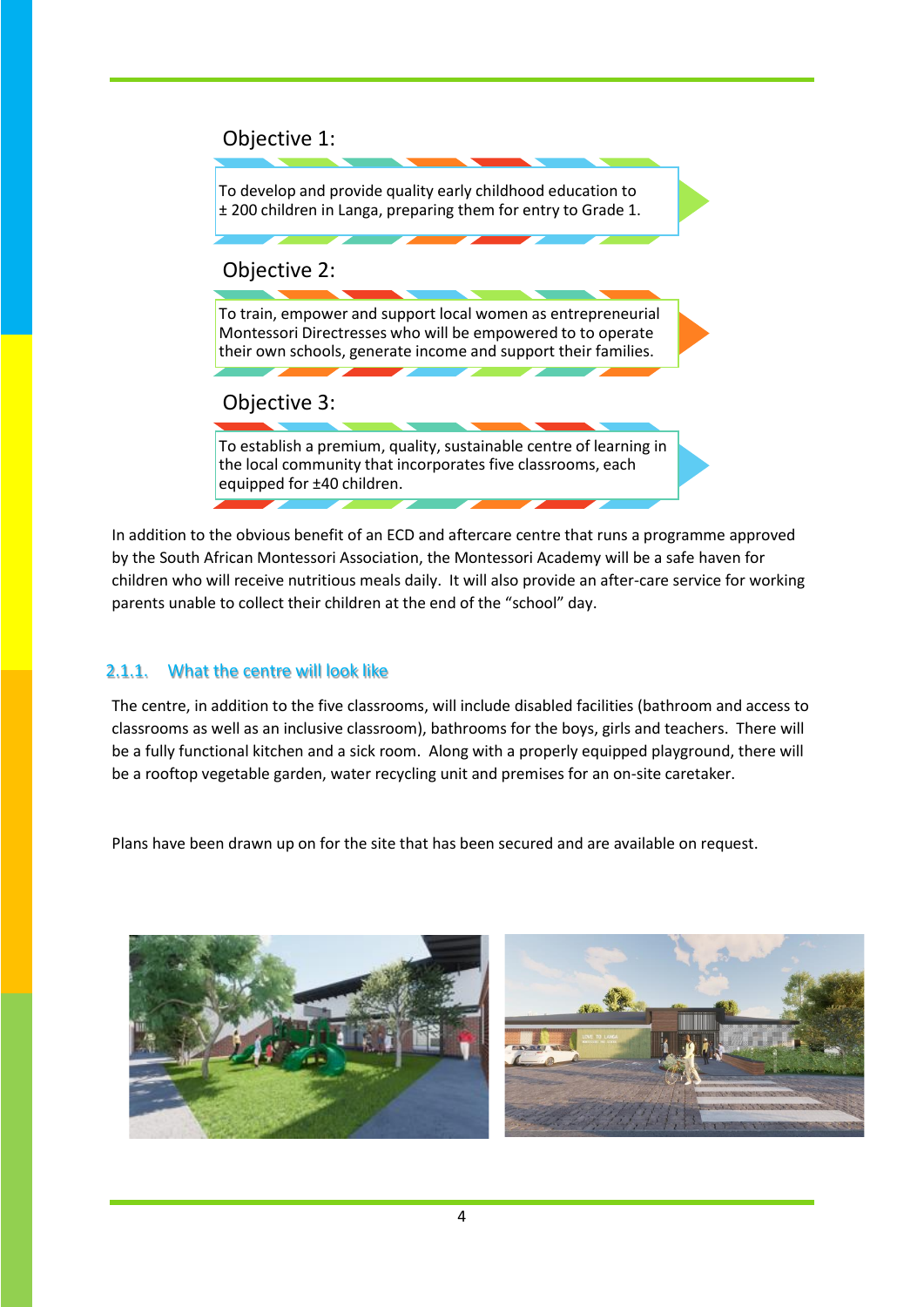

## 2.2. Why Montessori? The Philosophy

'Montessori [philosophy]… inspire[s] confidence, nurture[s] the child's innate desire for learning, discovery, and social interaction skills in an environment where teachers are encouraging, engaging and value[ing] the individual child. Children learn how to learn, and this prepares each child for future academic and social excellence.'<sup>3</sup>

The Montessori approach is an integrated one: practical life, and sensory activities form the foundation for learning language and mathematics with culture forming a golden thread that runs through all learning experiences.

The Montessori approach is an innovative education model and the school will form a hub for empowerment, productivity and success. Montessori is not trademarked and it was the wish of the founder. Montessori should be available to all, it is for all children, parents, educators and that alone speaks volumes from an entrepreneurial or social view.

## 2.3. Teacher Development

In order to boost the likelihood of the successful uptake of the Montessori philosophy in the Langa community, we need to provide a centre that nurtures individuality, confidence and independence in children – and their teachers.

#### 2.3.1. Training to date

In order to have a functional and sustainable Montessori school, qualified staff is key. To date seven women from the Langa community have completed their training with the Montessori College of South Africa with only their practical hours remaining (Professional Placements) in order to receive their (Sector Education and Training Authority) SETA accredited higher certificate. After the 150 hours of practical training the teachers in training will commence teaching in a

<sup>&</sup>lt;sup>3</sup> Webster Montessori School: available fro[m https://www.webstermontessori.org/why-choose-montessori](https://www.webstermontessori.org/why-choose-montessori)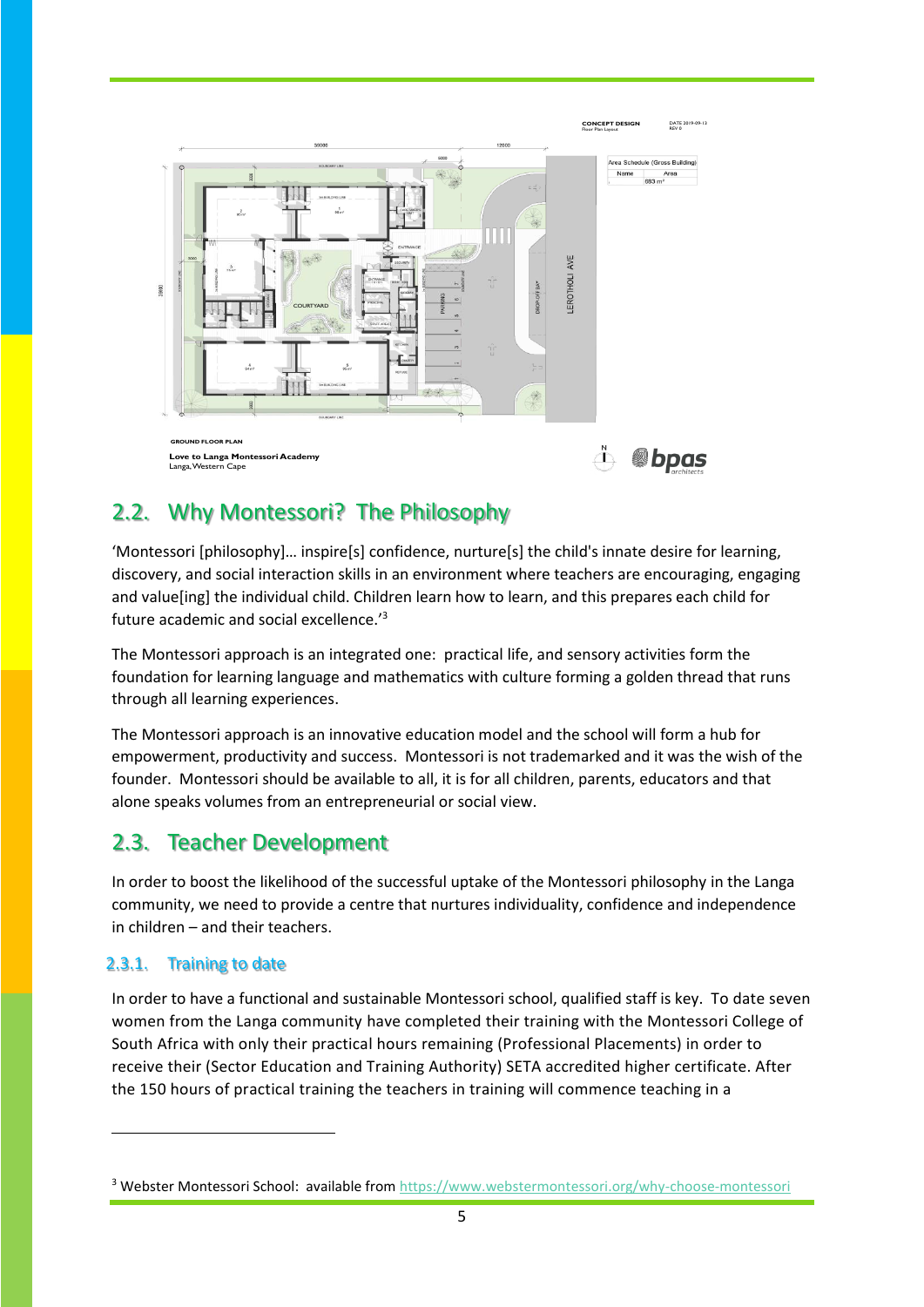temporary structure in Langa in July 2021 while the brick and mortar school is being built. A manager has been assigned to the teachers in training.

## 3. Progress Towards Achieving the Vision

The timeline below, is based on securing the necessary funds for establishing and operating the campus.

The project is divided into five phases, some of which are complete, while others are ongoing.

| <b>Phase One</b><br>Jul 2017- Feb 2019 | <b>Phase Two</b><br><b>Mar 2019 - Nov</b><br>2019                                                                                                                                          | <b>Phase Three</b><br>Feb 2020 - Jun<br>2021                                                                                                                                                                                 | <b>Phase Four</b><br>Jul 2021 – Nov 2021                                                                                                                                                                       | <b>Phase Five</b><br><b>Feb 2022 - Nov</b><br>2022                                                                                |
|----------------------------------------|--------------------------------------------------------------------------------------------------------------------------------------------------------------------------------------------|------------------------------------------------------------------------------------------------------------------------------------------------------------------------------------------------------------------------------|----------------------------------------------------------------------------------------------------------------------------------------------------------------------------------------------------------------|-----------------------------------------------------------------------------------------------------------------------------------|
| Research<br>Land Acquisition           | Community<br>Meetings<br><b>Foundation Teacher</b><br><b>Training</b><br>Fundraising<br>Documentation<br><b>Financials</b><br>Partnership<br>formulation<br>Registration at<br><b>MCSA</b> | Ward Councillor<br>Talks<br>Teacher Training &<br>Exams<br><b>Teacher Training</b><br>Placements<br><b>Fundraising</b><br>Contractor<br>Appointments<br>Security, CLO<br>Appointment<br><b>School Manager</b><br>Appointment | Ground-breaking<br>Commence Build<br>for Foundation<br>Temporary<br><b>Teaching Centre</b><br>set-up<br>Temporary<br><b>Teaching Centre</b><br>Operational<br>Registrations open<br>for 40, three year<br>olds | <b>Build Continuation</b><br><b>Snags</b><br><b>Building Inspections</b><br>Registration of<br>School<br>Caretaker<br>Appointment |

#### 3.1. Site

The Diocese of Cape Town donated 2000m<sup>2</sup> of land in Langa Townhsip for this very special project.

## 3.2. Sustainability Plan

The Montessori School sustainability plan consists of a three (3) year term assisting the educators & the appointed community steering committee to develop an operational institution that generates income.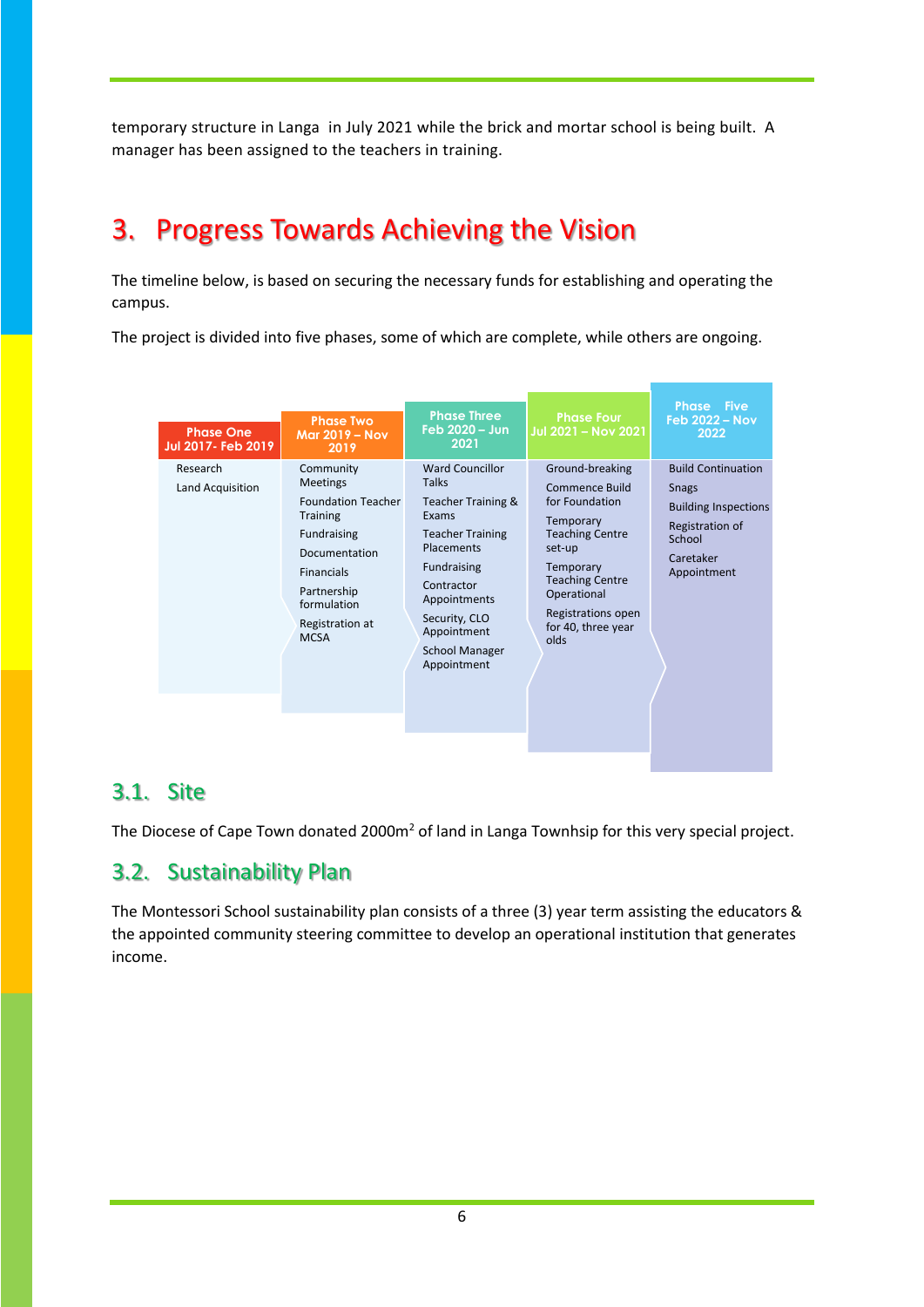

Love To Langa's involvement with the Montessori School will continue for ten years, after the '3-Year Sustainability Plan' has lapsed, offering marketing for donors and volunteer visits.

## 3.3. Finances and Expenses

#### 3.3.1. Accountability and Reporting

It is imperative that there is 100% transparency by a non-profit, and because of this there will be regular reporting sent on to the Love to Langa Board and project funders, prepared by GISA&O. Financial accountability is vitally important, therefore the Love to Langa financial records will be audited by an independent auditor every tax year. We place high priority on financial transparency so as not to jeopardise future funding and to maintain a good relationship with current and future funders.

We value our donors, and take pride in keeping them informed of how their incredible contributions have been utilised, and received by the beneficiaries.

The following reporting methods will apply and be provided to all donating parties for the duration of the project:

#### 3.3.2. Montessori School

Quarterly Update Reports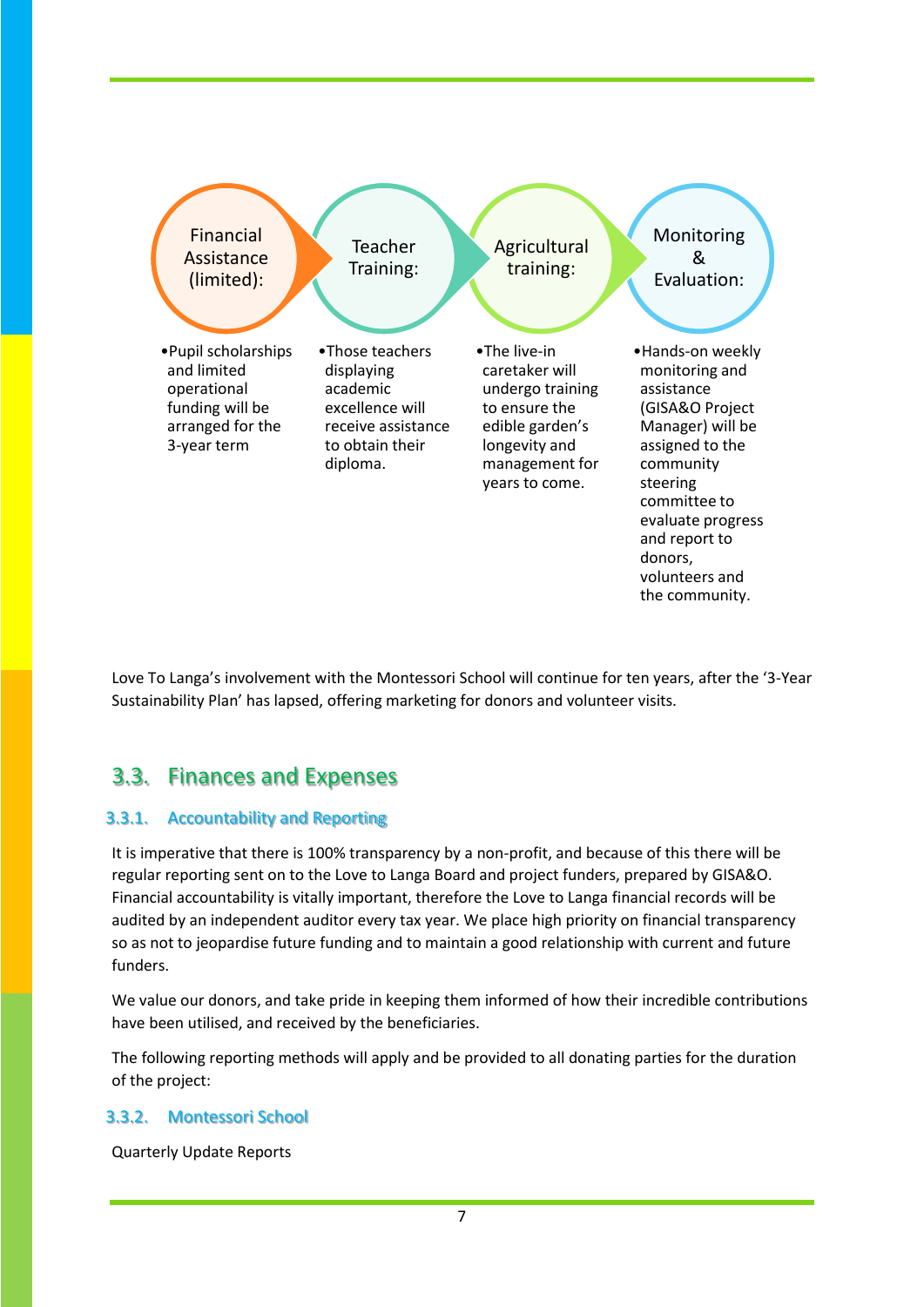Audited Financial Statements (Annual)

Company visits & volunteer work sessions will be allowed

3.3.3. Love To Langa

Annual Report

Audited Financial Statements

## 4. Donor Benefits & Packages

Each and every donor, both individual and corporate, are very special to Love to Langa, we will support our patrons with mentions across our various platforms:

Love to Langa is a US-based 501(c)3 charity

18A Receipt: Love to Langa Cape Town (SA office) is a registered Public Benefit Organisation Ref No.: 930069356

Naming Rights: We have varying venue naming right opportunities available which are highlighted in our donor packages.

## 5. More about Love to Langa

Love to Langa is a US based 501(c)3 non-profit organisation, which has been operating in Cape Town, South Africa for 15 years supporting and initiating successful, and sustainable projects within the townships. The head office is in Philadelphia, Pennsylvania in the USA. Since the organization's inception, the registered non-profit has grown from strength to strength working with communities and empowering countless men, women and children annually. Due to the continued success, Love to Langa's board partnered with a local project management company to ensure all projects adhere to timelines and fall within the ethos of the organisation.

Love to Langa has a history of completed build projects in Cape Town, South Africa. The board, have come a long way, from supporting children with bursaries, providing food and clothing, training teachers, art workshops, outings for previously disadvantaged children and adults, to longer term projects, such as building and equipping a classroom, building a moveable library, building additions to an orphanage as well as a learn to swim indoor heated pool which is currently providing swim lessons for 150 children weekly at an early childhood development centre as part of the curriculum at no cost to parents.

#### 5.1. The Board and Governance

The board members come from an array of different backgrounds, from journalism, law, public health, education, real estate, social and financial. Six of the seven board members (including one who grew up in Cape Town), live in various states across the United States of America, , whilst the seventh member is proudly South Africa. Having one of the board members in South Africa means we have an ear to the ground and understand all about the culture of South Africa. It is very easy to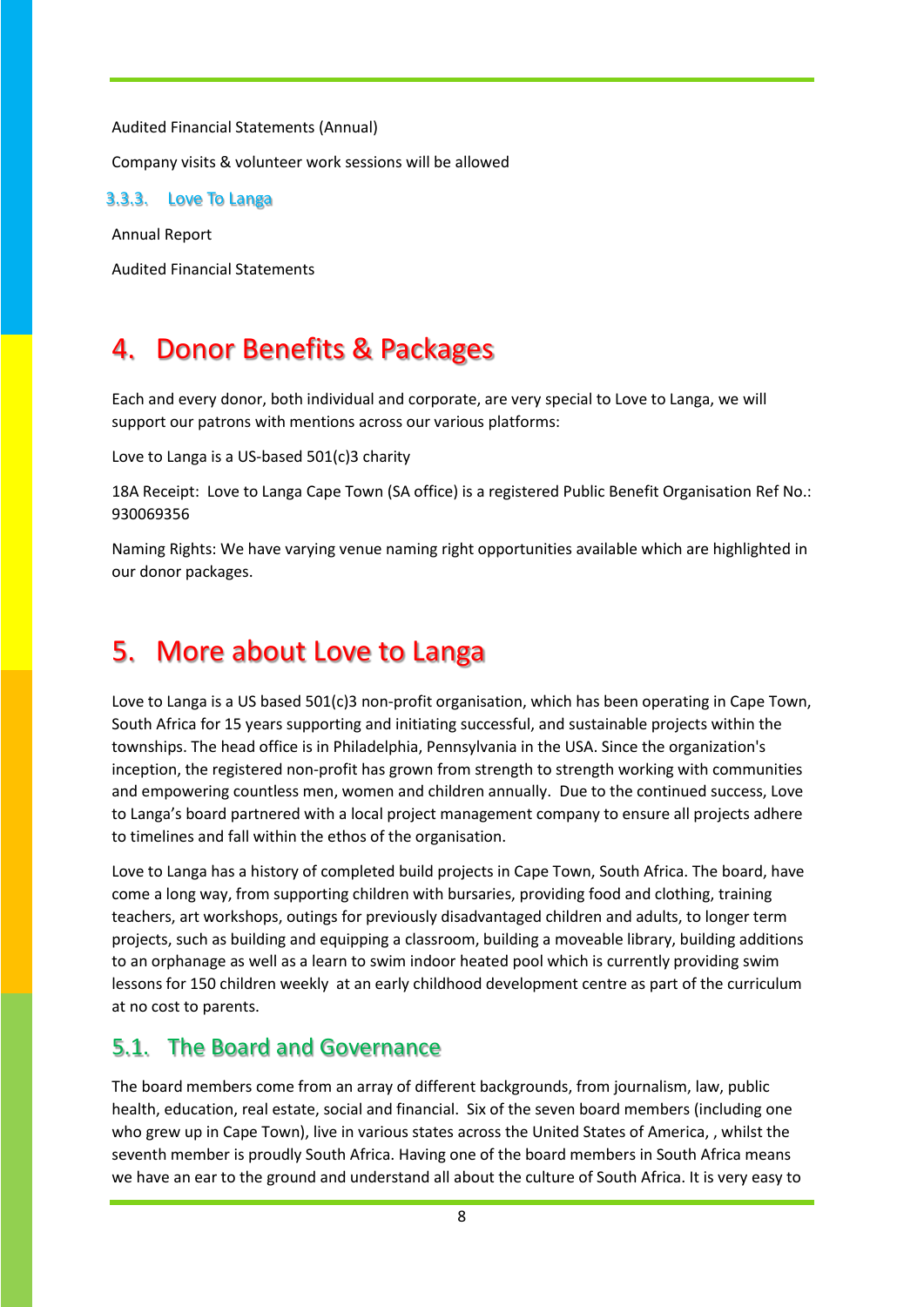go into a country and tell them what to do or what they need, however having the South African influence we know now to ask the community what their wants and needs are without forcing ourselves on them or assuming donors know best.



## 5.2. The role of Global Impact Social Advisory

Love to Langa partners with Cape Town based GIS Advisory & Outreach, to facilitate the following areas on their behalf within the South African economy.

Global Impact Social Advisory and Outreach is a Non-Profit Organisation, which is an outcome of the Project Management Company (Global Impact Social Advisory). This outreach arm ensures we uphold our values and follow a path of service. With more than 10 years' experience in the industry and a proven track record we wanted to find a better way to give back. We work together with communities to help empower them by creating long-term, sustainable projects through proper delivery channels.

The outreach sector partners with Love to Langa Cape Town, a registered Public Benefit Organisation (PBO ref no: 930069356), the South African affiliate of Love to Langa USA.

- Project Management
- Fundraising
- Land Acquisition
- Community Accreditation
- Monitor & Evaluate
- Workshops

The partnership has spanned ten years, and has been entrenched with each completed project managed to date, however the three most notable builds to date were that of the Love To Langa Library (Philippi); The Love To Langa Swimming Academy & the Love To Langa Grade R Classroom.